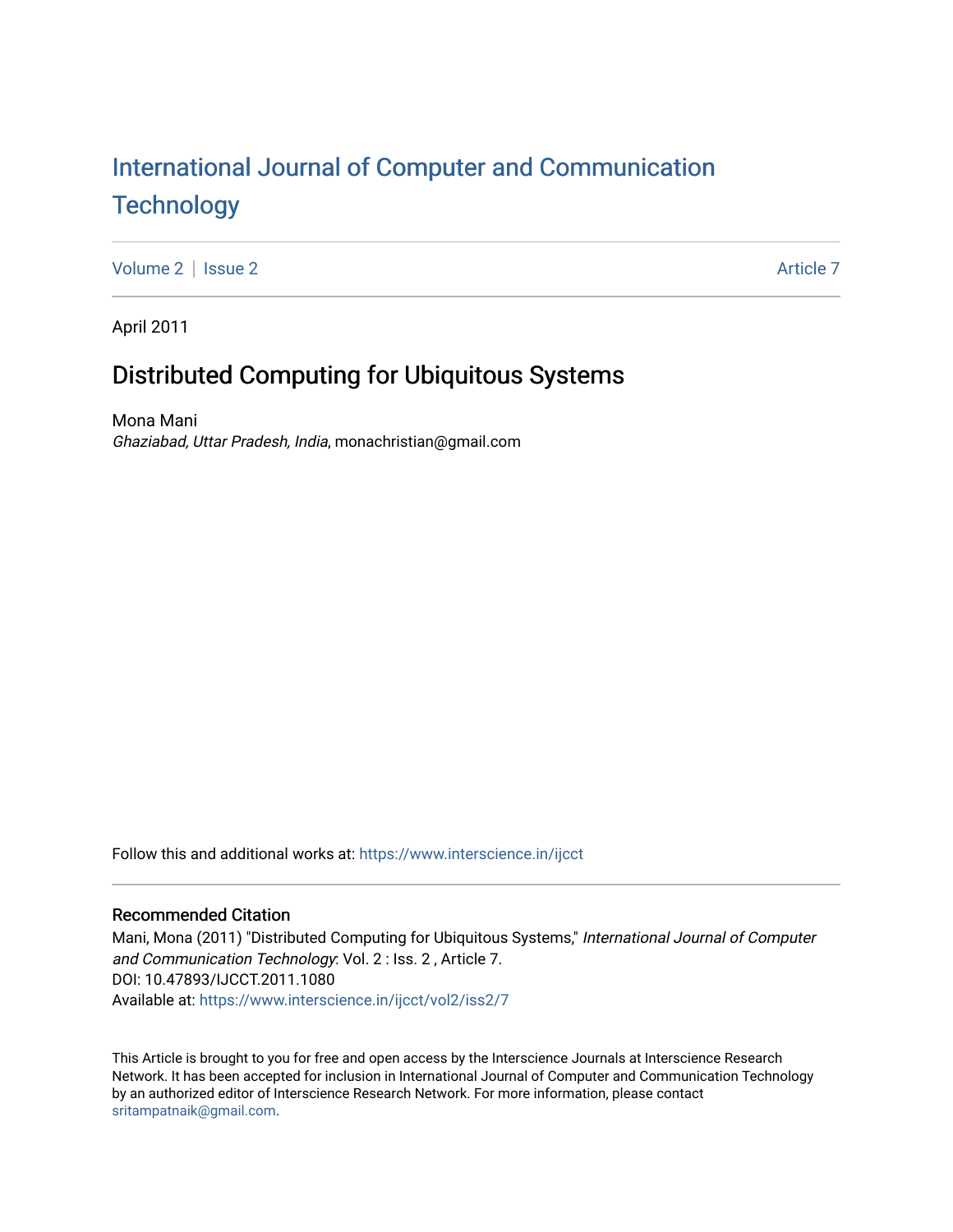# Distributed Computing for Ubiquitous Systems

Mona Mani Ghaziabad, Uttar Pradesh, India monachristian@gmail.com

*Abstract***—Distributed computing provides a strong foundation on top of which a powerful ubiquitous system can be realized. However, distributed computing is not solely sufficient for the ubiquitous systems –a completely new era of computer world which is not based on the conventional mainframes or PCs but on the virtually intelligent silent objects/devices used for dayto-day human activities. This article de scribes basics of ubiquitous systems at introductory level and discusses developing a ubiquitous system as an extension to DIICS (Distributed Intelligent Instrument Control System) – a temperature monitor and control system developed by t he author. Moreover, it also discusses significant role of Tini InterNet Interface - a technology used in DIICS, for embedded device support in ubiquitous systems. It also discusses how distributed system fundamentals best fits for ubiquitous systems. Furthermore, it discusses various distributed system goals and specifies how these goals can contribute to ubiquitous systems solely or partially. It also specifies respective changes, and demand for new or adapted architecture/platform, to accommodate it for an efficient ubiquitous system. Towards the end it describes Remote Process Call (RPC) and Event Notification model, two powerful distributed system techniques.** 

107

*Keywords-Distributed computing, Ubiquitous systems, Calm technology, Distributed system goals, RPC, Event Notification model* 

#### I. INTRODUCTION

Ubiquitous technology is a third important era in the world of computer technology [1]. In the realm of man and machine utilization, Mainframe, the first era involves so many people interacting with a single computing unit, followed by the second paradigm of personal computing where a human interacts with machines which works in unnatural way to the human being. Human Computer Interaction comes with an aid to accommodate the system as much as possible to the natural human tendencies. However, as a revolutionary approach, a ubiquitous system comes up with an idea of an omnipotent system virtually invisible through its integration with day-to-day objects. It provides an environment where everyday objects are made smart enough to sense and response human presence and activities in the most humanistic way.

As specified in the **Wikipedia**, **Ubiquitous computing** (**ubicomp**) is a post-desktop model of human-computer interaction in which information processing has been thoroughly integrated into everyday objects and activities. A person does ordinary activities using ubiquitous system made up of various computational devices in the form of 'smart'

daily objects. [2]. The idea of ubiquitous computing as invisible computation was first articulated by Mark Weiser in 1988 at the Computer Science Lab at Xerox PARC [3].

Ubiquitous Computing as being a pervasive and omnipotent system may include anything and everything like home environment monitoring and controlling for variables like temperature, humidity, water capacity and level, pressure etc, kitchen auto inventory-purchase system management, food menu generator based on items availability, human identification and home security system, smart car, smart watch etc. Mark Weiser, the father of the Ubiquitous Computing well describes it with a virtual scenario of a smart home environment in "The Computer for the 21st Century" [4]. He also highlights the revolutionize power of ubiquitous computing in changing the fundamentals of the digital world and its influence on human lives by saying "Neither an explication of the principles of ubiquitous computing nor a list of the technologies involved really gives a sense of what it would be like to live in a world full of invisible widgets".

#### II. UBIQUITOUS SYSTEM AS AN EXTENSION TO DIICS

Ubiquitous space at a broad and general scale can think of as a core user's home, office and other remote locations dispersed globally. The ubiquitous system can think of as three integration levels as specified below,

1.1 Design and deployment of Smart components corresponding to daily human factors.

1.2 Integration and communication among this smart components distributed in small proximity of home/office.

1.3 Home/office components interacting with outside world.

The author has developed DIICS - an N-tire temperature monitoring and control system stepping parallel to the kind of applications that comprehend with the social and industrial demands for security systems, equipment automation, smart and entertaining home appliances, and environmental control systems. Integrated technologies, Distributed computing and embedded device support through Tini Internet Interface (TINI) [5], used in DIICS provides a powerful platform covering 1.1, 1.2 and 1.3 efficiently. TINI - a chip set developed by Dallas Semiconductors is a powerful tool with hardware as well as software support to design and deploy a wide verity of 'smart' devices. Considering DIICS as one of the units/sub-modules and extending it by adding various task specific modules corresponding to various human operations provide means to materialize a ubiquitous system.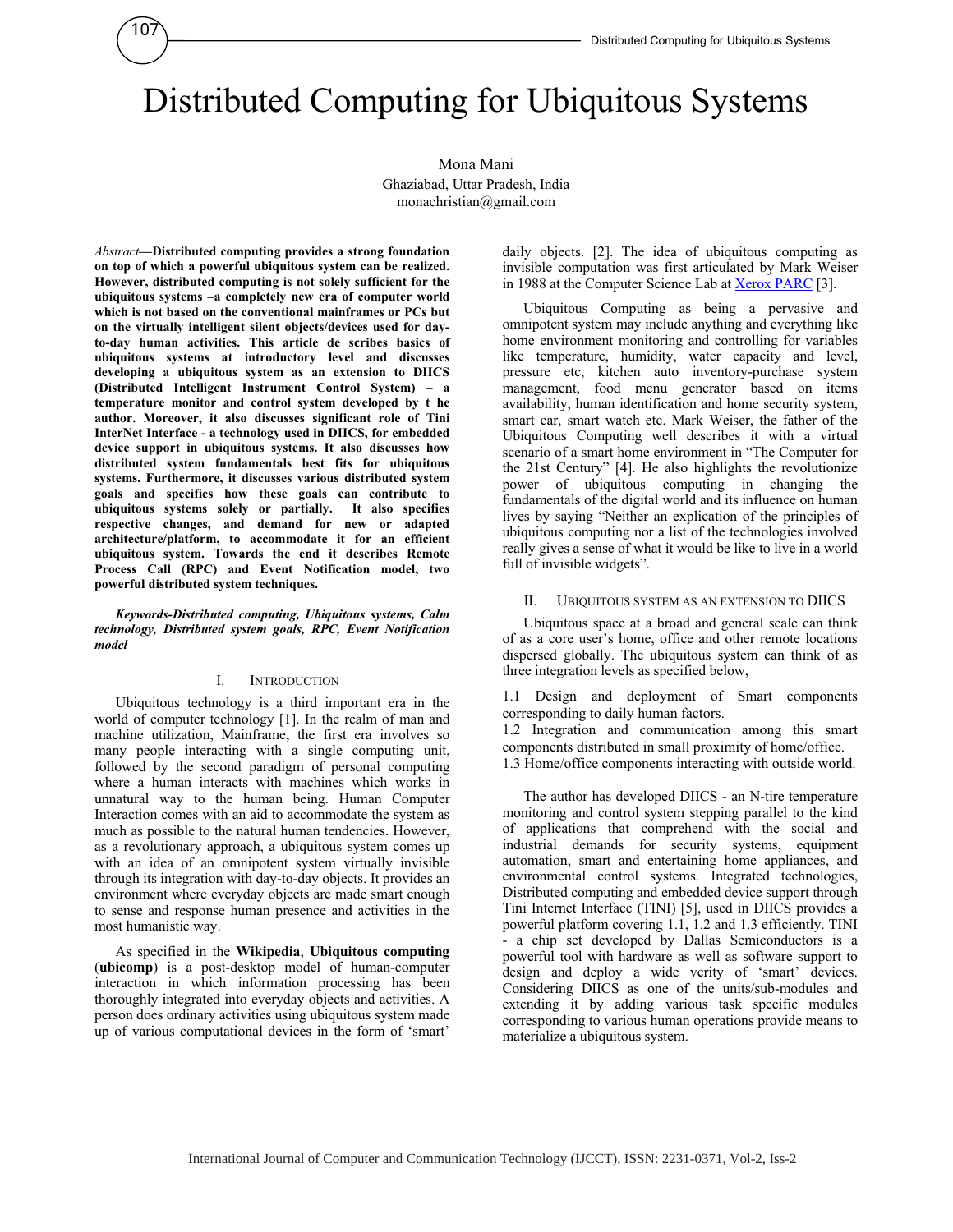Fig. 1 shows the DIICS n-tire client-server architecture where RMI (Remote Method Invocation) server serves central role for distributed computing and TINI is an embedded device technology to incorporate non-network type devices/sensors as network entities into the system network. Fig. 2 shows a ubiquitous architecture which is an extended approach to the DIICS architecture. A ubiquitous system can have client-server architecture with a hidden master system/server or else it can have a P2P architecture where all network entities are in equal level relationships without any master system over them.

A ubiquitous system needs a number of interaction screens generally for user interaction to serve input and/or information presentation in the most humanistic way. Location or position of these screens may vary depending upon the context. For example, a digital calendar can be mounted on wall or desktop; a door can have a security screen; a considerably big screen can take its place on room wall for weather information, stock exchange information or some entertainment touch screen tool; the master bed room may have a screen specifying position and activities or video streaming of children or other family members; the kitchen may have single or multiple different size screens to take cooking or cleaning instruction; some device/equipment mounted screens etc. A ubiquitous system may have different strategies for activation/deactivation of the screens like all-time visible, pop up screens based on current context with respect to environmental or external factors. More specifically, ubiquitous system entities based on its workload distribution with respect to functional, presentation and data management for context awareness can be classified as,

- 1) Exclusive for presentation
- 2) Fully task performing
- 3) Task performing with presentation/interaction.

This ubiquitous characteristic best fits with that of the client-server architecture, well defined as "Client-Server is a special type of co-operative distributed computing architecture as the client(s) and server(s) co-operate to perform the total application by distributing its presentation, functional and data management tasks" [6].

Fig. 1 shows basic client-server communication model. Clients are generally requestors mainly dealing with the data presentation and servers are generally dedicated to be ready to accept the client requests, to perform the actions for the request and to send the reply back. Clients and servers can be located on the same processor, different multi-processor nodes, or on separate processors at remote locations. The client server architecture must have at least one client and one server. There can be more than one client and/or more than one server. In the multi server system each server generally stands for some task specific services.

Ubiquitous entities solely dedicated for presentation can serve as 'Thin client' client-server architectural approach. As specified on Wekipedia, "A thin client (sometimes also called a lean or slim client) is a computer or a computer program which depends heavily on some other computer (its *server*) to fulfill its traditional computational roles" [7]. Some ubiquitous presentation screens may require being intelligent enough to perform entry level validations or being extra intelligent functional entities leaving only data management on server known as database server.

 A ubiquitous entity dedicated for application business logic can serve as an application server providing 3-tire architecture of presentation units, an application server and a database server as a whole. Ubiquitous system utilizes embedded system, where one or more entities can be fully dedicated to serve the central role to back the embedded system functional requirements. For example, in a TINI oriented embedded system, a 'TINI server' can play the central role in providing embedded device management system. A ubiquitous system can have an embedded device server in addition to presentation units/clients, one or more application servers, and one or more database servers.



Figure 1: Basic Client/Server Communication Architecture [6]

Though TINI and similar technologies provide support to design and deployment of a vast range of equipments, a huge range of daily use objects/functioning is awaiting to incorporate them 'smartly'. Also, a ubiquitous oriented master system/platform at operating system, middleware, and application level for integration and communication can serve as a powerful development tool.

#### III. DISTRIBUTED SYSTEM FUNDAMENTALS AND UBIQUITOUS SYSTEM

A distributed system is a coherent collaborative system of integrated computer entities that performs distributed computing in which computer entities work together collectively to achieve an on-demand task. Wikipedia specifies, *"*A distributed system consists of multiple autonomous computers that communicate through a computer network. The computers interact with each other in order to achieve a common goal" [8]. Also, "Distributed computing is the process of aggregating the power of several computing entities to collaboratively run a single computational task in a transparent and coherent way, so that they appear as a single, centralized system"[9], and "Distributed computing is a programming model in which processing occurs in many different places (or nodes) around a network. Processing can occur wherever it makes the most sense, whether that is on a server, personal computer, handheld device, or other smart device" [10].

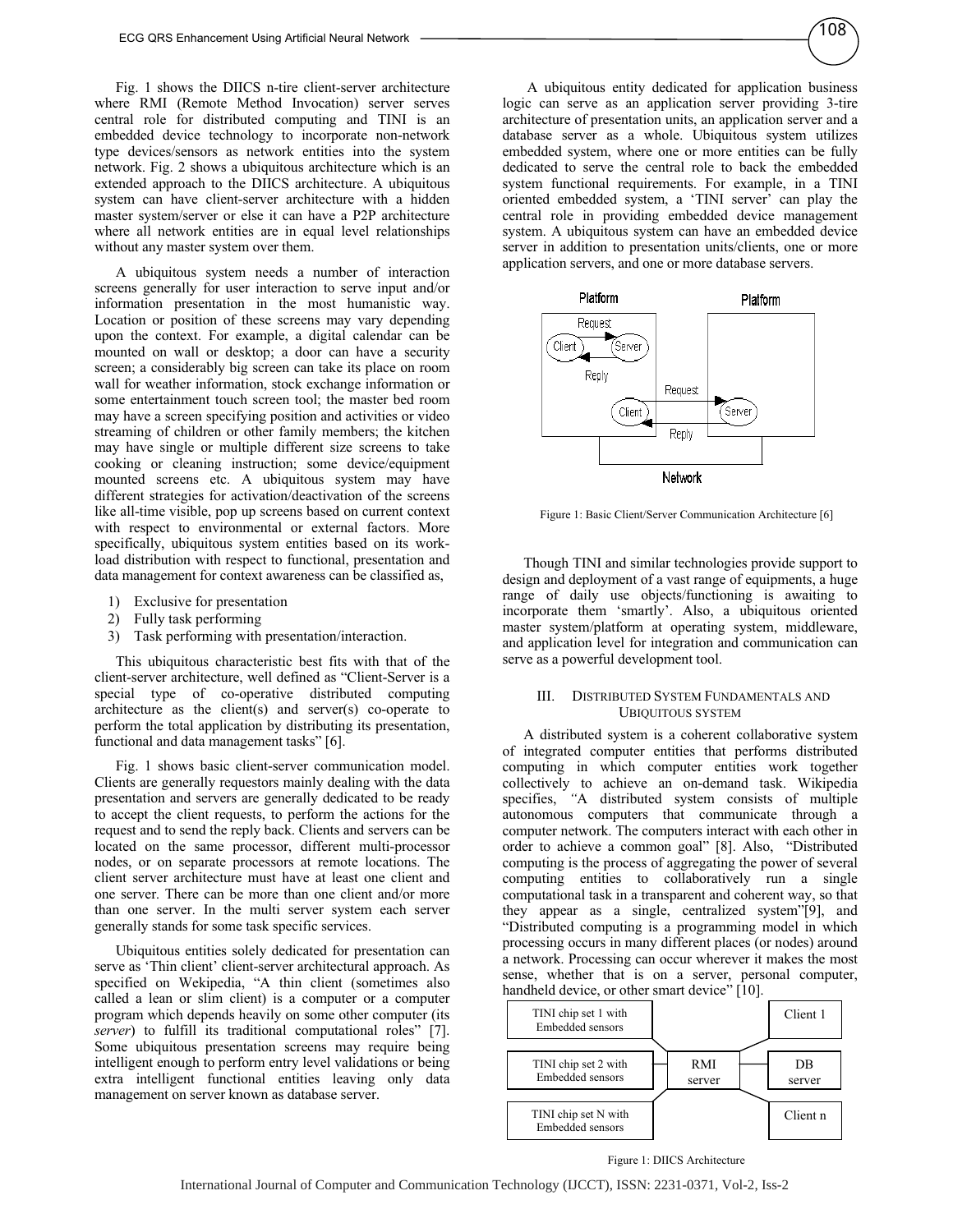

Figure 2: Ubiquitous Network

#### IV. PREPARE YOUR PAPER BEFORE STYLING

An important characteristic of a distributed system is to provide a single coherent system utilizing total power of all the available resources at a time. Ubiquitous network includes a large number of smart devices, dedicated for specific tasks oriented design and functionality which is different than that of other devices. Due to this unique characteristic devices may not be compatible to perform a collaborative task. The most basic characteristic of collaborative task performance does not sound suitable for ubiquitous network of high diversity over task-specific unique devices, then why to park ubiquitous systems on top of distributed systems?

Mark Weiser, the father of ubiquitous system emphasizes on the need of working towards the unique capability of physical diversity, saying, "Trends in "distributed" physical diversity, saying, "Trends in "distributed computing" are to make networks appear like disks, memory, or other non-networked devices, rather than to exploit the unique capabilities of physical dispersion. The challenges show up in the design of operating systems and window systems" [4].

The most significant requirement of ubiquitous systems is the realization of such heterogeneous system. Distributed system's powerful feature of efficient performing over the heterogeneity can serve as the basics of ubiquitous systems. Piece of software performing operating system (and/or middleware) can be realized to manage the network diversity and to provide a repository of devices available to perform on-demand collaborative task at a time.

### V. DISTRIBUTED SYSTEM GOALS AND UBIQUITOUS **TECHNOLOGY**

Features like transparency, scalability, fault tolerance etc serves the basics of ubiquitous systems. This section includes discussion for their intact or adaptive usefulness to the ubiquitous systems.

#### *A. User Connectivity and Resource Sharing*

Distributed systems aims to connect various users and provide them an easy and controlled way to access and share various resources transparently. When it comes to the user connectivity, Ubiquitous system is fundamentally different with the basic aim of emphasizing on the day-to-day functions of a single or a group of persons' life style. It mainly deals with the connectivity of the smart and unique devices which are different than mainframe/PC. All components of a Mainframe/PC enters in on/off state through a single switch event, but ubiquitous subunits/devices requires activation/deactivation as and when required based on some real time parameters or events than the whole system at a time. Ubiquitous system features a highly dynamic special kind of ubiquitous space, and thus resource management based on connectivity and sharing of smart heterogeneous task oriented devices, can be one of the major goals of a ubiquitous system.

A TINI with its basic characteristic of providing a taskoriented network entity with unique identification through Ethernet address with IEEE registered MAC ID can serve vital role by providing mechanisms for an efficient ubiquitous network/space management system. TINI enables easy addition/removal and activation/deactivation at subunit/equipment level. Distributed systems which allow pooling of the resources including CPU cycles, data storage, I/O devices can be utilized as an efficient platform to realize resource management.

Fig. 3 shows user connectivity in DIICS. In a clientserver based ubiquitous system request generated by an entity, based on user interaction or some internal/external change factors can be served by a server(s) through calls or callbacks. Callbacks are a high level depiction of eventnotification model explained in section 6.

#### *B. Scalability*

Scalability is a term used to measure system expansionextension capacity. Tanenbaum (1985) citing Neumann [11] defines three different scales to find the scalability of a system. First measure to find system scalability is size scalability that how easily more users and resources can be added to the system. Second, a geographically scalable **system** is one in which the users and resources may lie far apart. The third measure is the administrative scalability to find how easily the system still can be managed even if it spans many independent organizations. However unfortunately, system often exhibits loss of performance as the system scales up in one or more of these three dimensions.



Figure 3: DIICS connectivity and sharing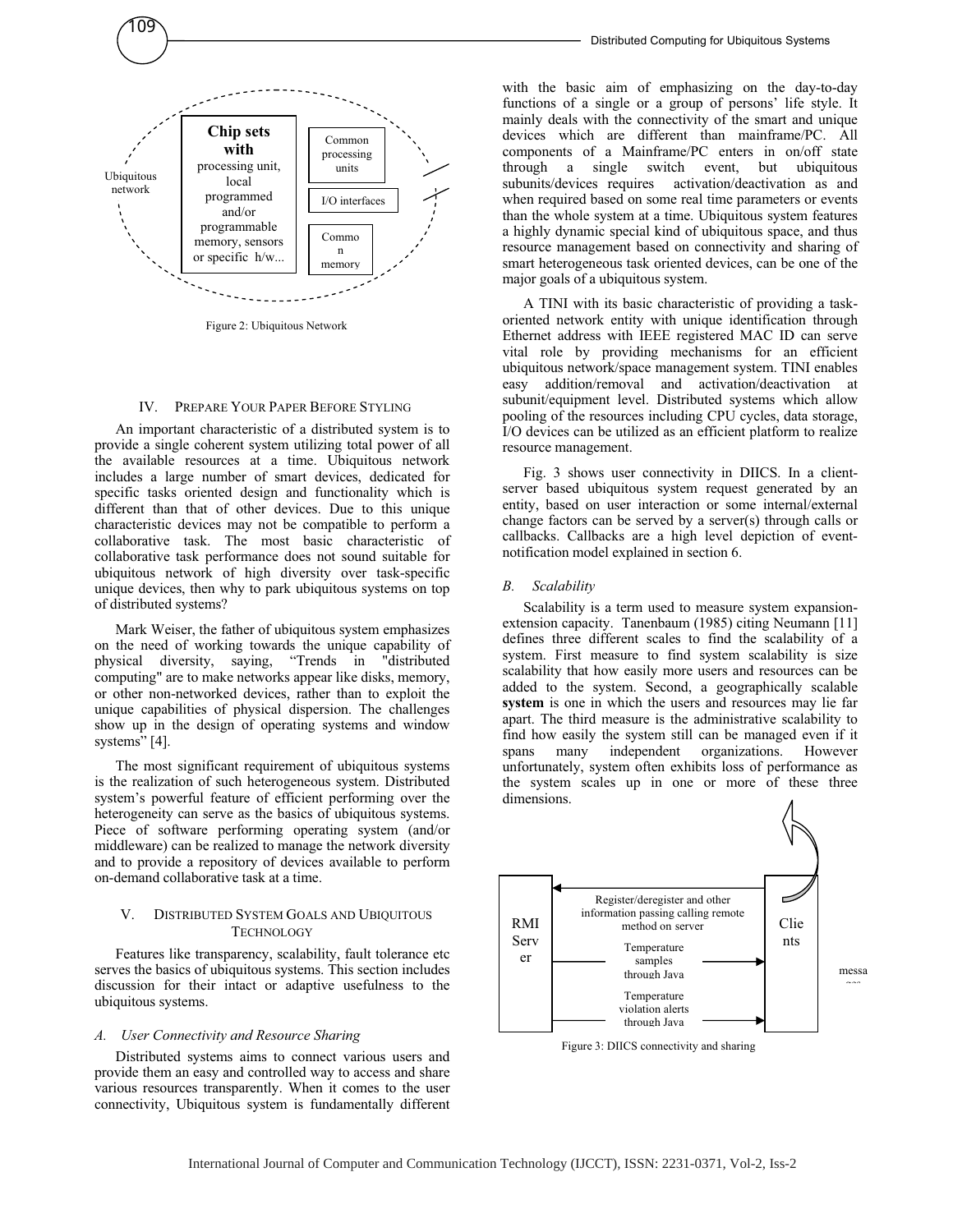A distributed system design for Local Area Network (LAN) that uses synchronous communication is difficult to scale geographically into a Wide Area Network (WAN) distributed system which requires asynchronous communication. Also, for the application demand where further processing depends on the result/outcome of the current request synchronous communication is inefficient.

A ubiquitous system where daily human operations/functioning are the foremost priority, home/office centric LAN communications are likely to be at considerably high frequency. At the same time, it would be a short vision to think a ubiquitous system limited to a small proximity like a house, in today's world of globalization where a life style is greatly involved in the long distant social, business, entertainment, tours and travel etc. affairs. Considering a general scenario where most of the operations/events are local home/office centric and the core user utilizes various service utilities for global activities, a ubiquitous system generally requires high frequency short distance, as well as global communications. However, the frequencies of local communication and global communication are highly human life style centric depending on various personal, social, regional, cultural etc aspects. These aspects require ubiquitous system to emphasis more on networking and communication architectures that provides efficient local as well as global both communications than on the geographical scaling.

Analysing target users' communication frequencies categorised in in-house, remote-LAN and global-WAN helps realizing efficient communication architecture and/or to accommodate it to the application specific requirements. For the systems where such analysis can not be done/predicted in prior, a real-time efficient and intelligent communication system, which can sense/analyze on-demand communication type and deploys synchronous or asynchronous communication with batch processing and parallelism, is required to serve the purpose. Replica and cashing are such related communication issues that come into the considerations for various applications.

A local ubiquitous system is less difficult to scale at administrative level, but administrative standardization and scaling for a system based on various communities diverse over various cultures and regions is difficult over global perspectives. It may conflict with different issues like policies regarding resource usage, management and security.

Size scaling, in a ubiquitous system where addition of new nodes is all to gather a new approach, is an important goal as its components are apart from the conventional frame of nodes/computers. Architecture must provide easy ways to change the physical level without need of much change in the logical view or business logic. As discussed in the section III.A, A TINI with its basic characteristic of providing a task-oriented network entity provides scalability via easy addition/removal of any unit/equipment.

### *C. Transparency*

Distributed system aims transparency by providing its users a view of a single coherent system hiding the underneath complexity. At programming level, object oriented programming languages like Java simplifies the development of distributed ubiquitous system with powerful features like transparency and openness. A ubiquitous system can utilizes advantage of transparency. In addition to that, a ubiquitous system also known as Calm technology, aims to provide a virtually natural system by hiding the awareness of the fact of the machines being used can also be thought of as a transparency at different level. This can be achieved through making day-to-day equipments/objects smart. Applicability of distributed system and TINI embedded device which supports distributed computing has been discussed in various sections of this article. A number of basic transparencies for distributed systems, defined by Tanenbaum and Renesse [11], can further be explored with respect to ubiquitous systems.

#### *D. Openness*

Tanenbaum and Renesse defines open distributed systems as, "An Open Distributed System is a system that offers services according to standard rules that describe the syntax and semantics of those services" [11]. Openness can be a powerful tool in development of an efficient ubiquitous system. Moreover, standardization and compatibility supporting design, development and deployment of daily human operation based components can serve vital role providing interoperable, portable, flexible, and scalable (shrinking and expansion both) ubiquitous system. Standard task specific components, based on various lifestyle factors like personal, social, regional, cultural etc, can allow users to choose their own specifications to construct or to scale a ubiquitous system.

#### *E. Fault Tolerance*

As defined by Gartner, "The term fault is usually used to name a defect at the lowest level of abstraction, e.g., a memory cell that always returns the value 0" [12]. As ubiquitous systems aims usability of daily human life operations, some components like fire alarm, security systems etc that deals with the life and death of human beings must be fault tolerant. Fault tolerance over specific components rather than entire system will serve as an efficient approach. Fault tolerance of a ubiquitous system should be flexible enough to accommodate it according to application needs without much changes in respective other views of physical, logical or business logic. As discussed in the section III.A, A TINI with its basic characteristic of providing task-oriented network entities facilitates to provide support to fault tolerance at unit/equipment level.

#### VI. REMOTE PROCEDURE CALL – A DISTRIBUTED COMPUTING COMMUNICATION TECHNIQUE

Providing high degree of transparency to it programmers RPC looks like an IPC (Inter Process Communication) made on the same/local computer hiding the complexity of remote communication. Network communication in a distributed system occurs through RPC. Wikipedia defines RPC as, "Remote Procedure Call (RPC) is a **protocol** that allows a computer program running on one computer to cause a subroutine on another computer to be executed without the programmer explicitly coding the details for this interaction. When the software in question is written using objectoriented principles, RPC may be referred to as remote invocation or remote method invocation" [13].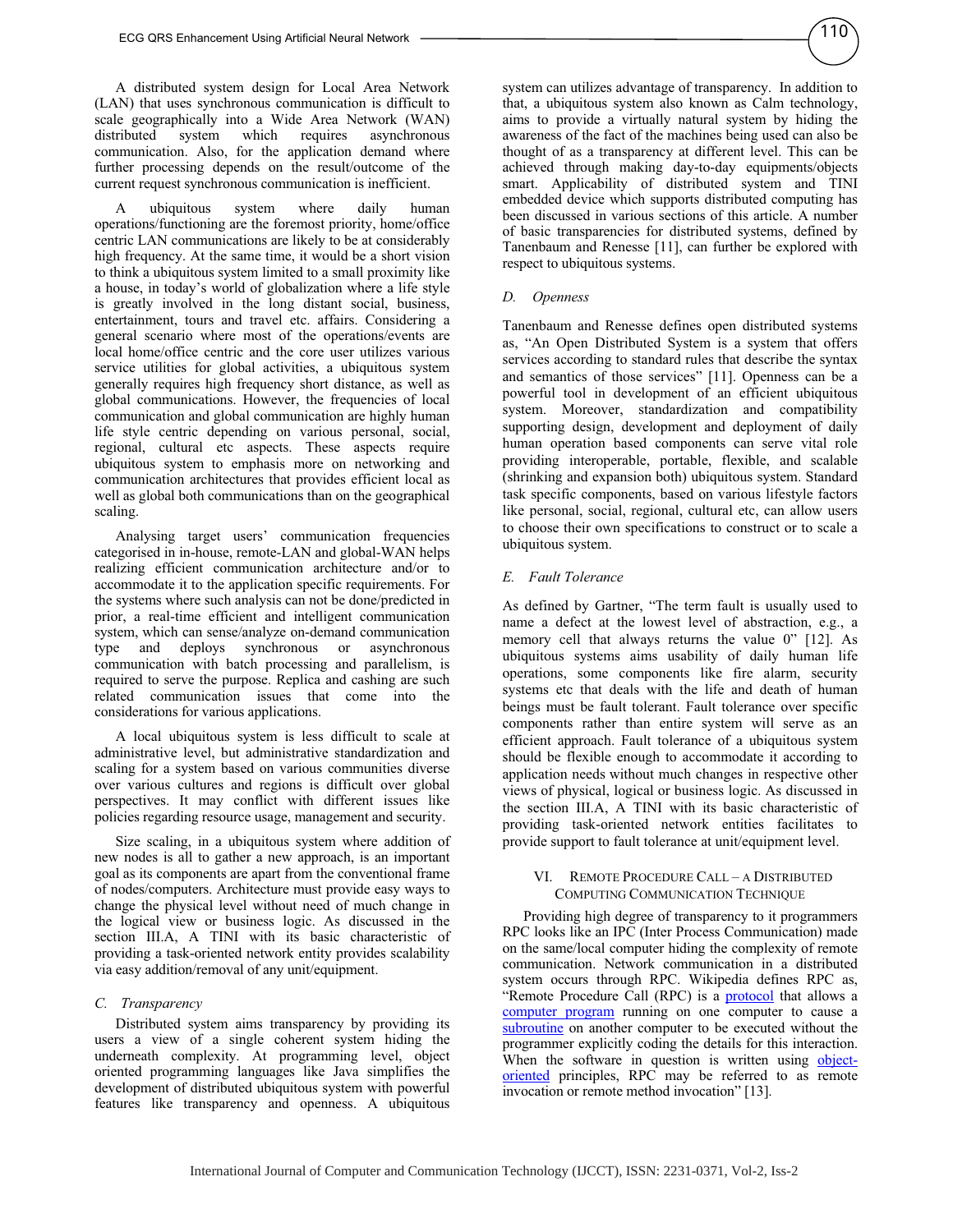

Traditionally RPC is a synchronous operation in which the client procedure will be suspended until the remote procedure returns result/status data. In addition to transparency, it also provides another powerful feature of concurrency through asynchronous lightweight processes known as threads.

Fig. 4 shows RPC functioning, where RPC stub comprising of client stub module and server stub module initiates a RPC requests, builds the messages through coding and encoding of arguments/return values of message calls/replies. Registry known as binding server/agents binds client and server and serves the need for locating the server for a client's RPC request.





Figure 5: RPC Process [14]

Fig. 5 shows RPC process. Following are the steps in a typical processing cycle.

- 1. Client procedure calls client stub in normal way
- 2. Client stub builds message by marshalling the call parameters in to the partially filled header packet buffer obtained by client procedure.

4. The client's OS sends the message to the remote OS using the remote object reference.

(OS).

- 5. The server OS sends the message to the server stub.
- 6. The server stub unpacks the parameters and calls the server.
- 7. The server executes the procedure and sends the result back to the server stub.
- 8. Server stubs packs the result/status data and sends the built message to the local OS.
- 9. The server OS sends the result message to the client OS.
- 10. The client OS gives the message to the client stub.
- 11. The client stub unpacks the result message and sends the result to the client.

## VII. EVENT AND NOTIFICATION MODEL IN RPC

Traditional RPC communication mechanism, also known as Polling is inefficient for the applications where client (service requestor) is required to contact the server (service provider) contiguously to get information updates. Output units like LCDs/PDAs in a ubiquitous system may frequently require to be updated based on some internal/external information source. With the traditional approach, in such type of applications, clients can be implemented with an infinite loop prompting the server after a specified quantum of time. A small quantum may end up with a client requesting and/or updating the unchanged information unnecessary, and a large quantum may insert a delay in keeping the client up to date for the information change, possibly leading to a serious inconsistency. An efficient approach is to implement a mechanism through which the server sends information updates to the clients whenever information change occurs. The basic idea is to reflect a set of remote objects based on object changes occurring through some external/internal source. Publishers-Subscribers concept based Events and Notification model implements this functioning.

# VIII. CONCLUSION

N-tire Client-server based distributed architecture best fits for the ubiquitous requirement of work load distribution at functional, presentation and data management level among various network entities. Network diversity and, resource management based on connectivity and sharing of smart heterogeneous task-oriented devices, are crucial aspects of ubiquitous systems. Distributed systems, with its powerful features like efficient functioning over heterogeneous network with transparency, builds the basics of ubiquitous systems. TINI, with its basic characteristics of embedding non-network type devices as unique network entities, provides an efficient resource management systems supporting easy addition/removal or activation/deactivation of various task-oriented units/equipments. Openness with standardization and compatibility supporting design, development and deployment of daily human operation based components can serve vital role providing interoperable, portable, flexible, and scalable (shrinking and expansion both) ubiquitous system. Fault tolerance over